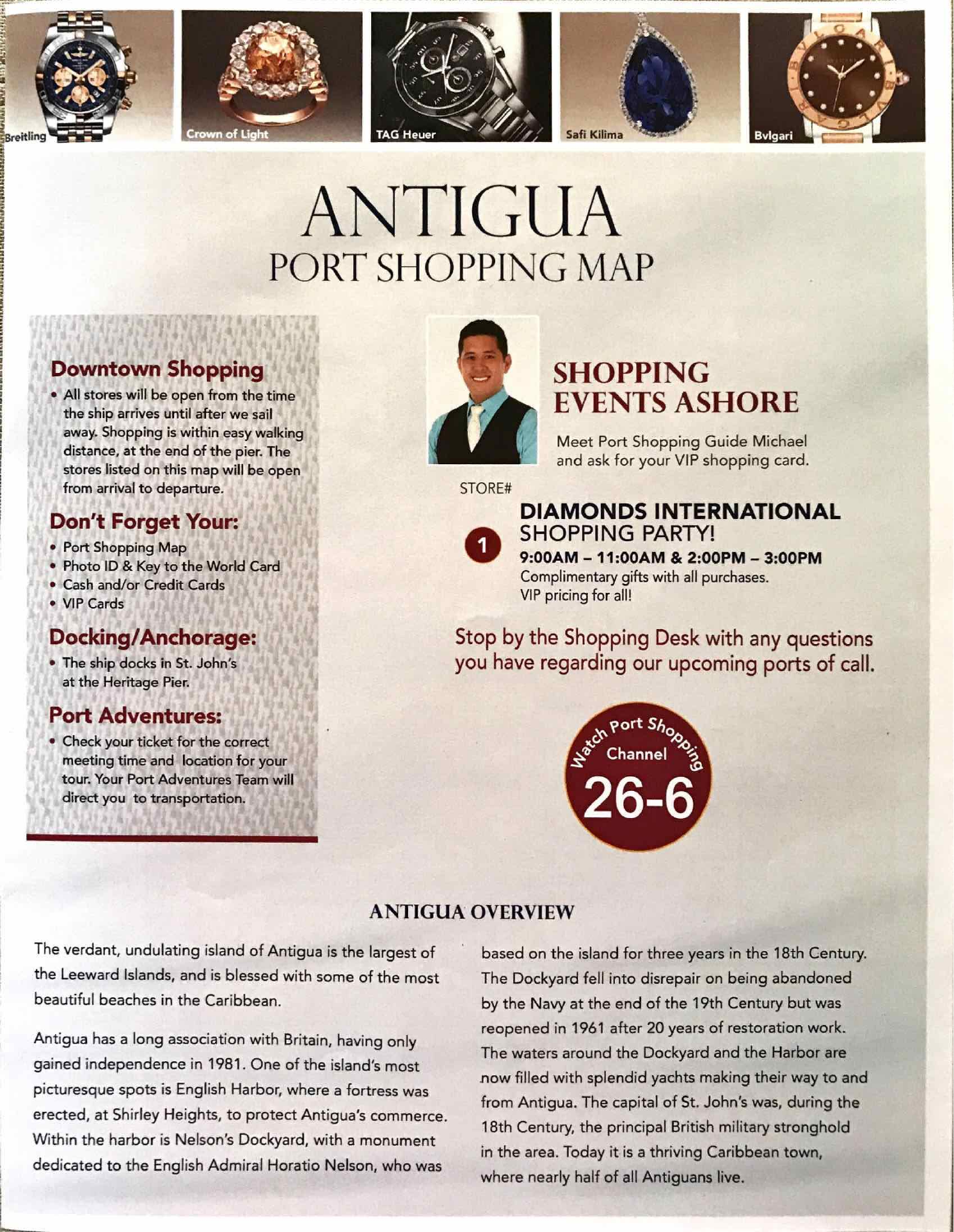

### **\*START HERE**

#### DIAMONDS INTERNATIONAL

#1 Recommendation for Diamonds<br>\*Largest inventory of GIA / EGL / AGS Certified Diamonds \*Restyle and upgrade your diamond, customize your piece<br>\*Experience the sparkle of the Crown of Light Diamond<br>\*Forevermark from The De Beers Group of Companies i port charm<br>Gift, Vena d'Amore, . Collect your free diamond charm bracelet and port charm WonderStud, Sara G, Cognac Diamonds and Blue Heaven

# **2 TANZANITE INTERNATIONAL**<br>#1 Recommendation for Tanzanite<br>•One of the largest tanzanite retailers in the Caribbean

Home to the Safi Kilima Tanzanite, rich purple and blue hues<br>• Hundreds of loose certified tanzanites from 1 to 100 carats<br>• Tanzanite studs starting at \$139; free gift with purchase • Hundreds of loose certified tanzanites from 1 to 100 carats •Design your very own Safi Kilima Tanzanite piece this week

3 DIAMONDS INTERNATIONAL WATCH & DESIGN<br>Fine Timepieces & Designer Jewelry<br>\* Discover the latest trends and styles

• Limited edition Crown of Light Hublot watch available<br>• Fine Jewelry: John Hardy Kaht Hublot watch available •Tjmep,eces John Hardy, Kabana and Konte Ammolite Breitling, Bulova, Chopard, Hublot, Longines, Philip stein, Zenith, Bering, Cartier, Dior, Hamilton and Movado

### 4 DIAMONDS INTERNATIONAL OUTLET<br>The Jewelry Outlet Superstore

**\*Affordable collection of fine jewelry<br>• Gold jewelry – ask about our clearance case •Semi-precious and precious stones •Special discounts for cruise ship guests** 

5 COLOMBIAN EMERALDS INTERNATIONAL<br>Emerald and Gemstone Specialists

\*40 years in the Caribbean with over 60 locations<br>\*Watch brands: Bomberg, Bulova, Raymond Weil and TAG Heuer<br>\*Pick up your complimentary travel bag; limit one per guest

#### MY SHOPPING LIST... (Suggested Items) Diamond Essentials Watches

**Q** for me Q for him/her

**Q** Local crafts

**Souvenirs** 

**Q** studs u pendant **U** tennis bracelet **Q** me ring **Q** we ring

#### LUXURY TIMEPIECES & JEWELRY

Breitling • Diamonds International • DI Watch & Design Bvlgari • Diamonds International • DI Watch & Design Chopard • Diamonds International Forevermark Diamonds • Diamonds International Hublot • Diamonds International • DI Watch & Design

#### FINE TIMEPIECES & ACCESSORIES

Bulova • Diamonds International • DI Watch & Design Longines • DI Watch & Design Philip Stein • Diamonds International WOLF Watch Winders • Diamonds International • DI Watch & Design

#### FINE DIAMONDS & DESIGNER JEWELRY

Crown of Light Diamonds • Diamonds International **Gift Diamond Collection • Diamonds International** John Hardy · Diamonds International Kabana • Diamonds International Korite Ammolite • Diamonds International • Tanzanite International Philip Stein Sleep Bracelet • Diamonds International Safi Kilima Tanzanite • Tanzanite International

#### Buyer's Guarantee

Shop with confidence at each of the recommended stores. All stores listed on the map have paid a promotional fee and given Disney Cruise Line Guests a Buyer's Guarantee valid for 60 days after purchase. This guarantee is valid for repair or exchange. Please note the following conditions that apply to the guarantee: Guest negligence or buyer's regret is excluded. Only appraisals from independent. accredited graduate gemologists not affiliated with any retail jeweler will be considered. Price paid for merchandise or verbal claims or agreements between merchant and Guest will not be grounds for retums. Electronics and watches requiring service must be returned by the consumer to the respective manufacturer. All purchases, including fragile items, must be checked before leaving the store. Do not mail merchandise without prior authorization. Guests are responsible for postage and appraisal costs. PPI Group, 6261 NW 6th Way, Suite 100, Fort Lauderdale, FL 33309, Customer Service: 1.888.774.4768 or 954.377.7777 email: Service@ppigroup.com

In Case of Emergency: Port Agent - Bryson & Co. Ltd PO Box 162, St John's, Antigua WI. Patrick Ryan, Managing Director Call: (268) 480-1296 Fax: (268) 462-0320 cell: (268) 464-0619 E-mail: bryship@brysonsshipping.com Nathan Dundas call: (268) 480-1244 cell: (268) 464-8499 Stevenson Spancer, Operations cell: (268) 464-0627 Fax: (268) 462-0170